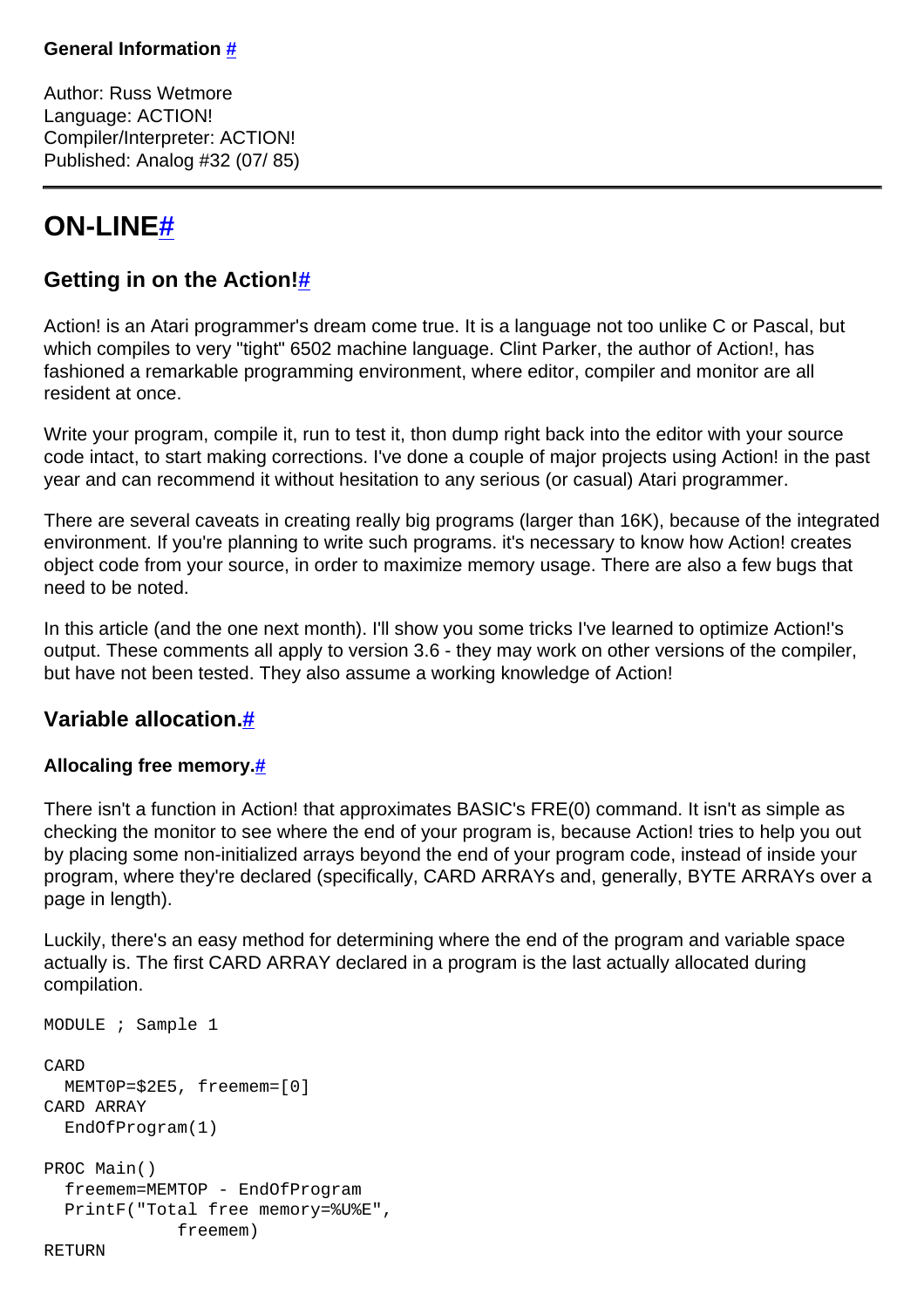#### **Static ARRAY variables.[#](http://[fd00::119]:8080/wiki/#section-Getting+in+on+the+Action+1-StaticARRAYVariables.)**

Action! allows you a lot of choices when it comes to variable declaration. For example. ARRAY variable names are actually pointers to the ARRAY space. This allows you to do such esoterics as:

```
 MODULE ; Sample 2
CHAR ARRAY
   str1="This is a test. ", str2
PROC Main()
   str2=str1
  PrintE(str2)
RETURN
```
When you run the program, you'll find that str1 and str2 both "equal" the same string. This is possible because Action! also allocates a pointer to the ARRAY, in addition to the ARRAY data itself. When you assign str2 to str1, you're actually just assigning str2's pointer equal to str1's, which is pointing to the ARRAY data.

In many cases, though, this overhead costs memory for arrays that you're never going to reassign, such as string constants. Also, if you were to reference the ARRAY name in a code block, you'd have to go through contortions in order to get to the actual data, because the ARRAY name equals a pointer to the data, which you'd have to access indirectly. Clint very thoughtfully put in a construct that allows you to declare ARRAY variables without the associated pointer. Declare the ARRAY with a predefined length of 0. For example:

CHAR ARRAY  $str1(0) = "This is a test."$ 

You won't be able to reassign str1 (you'll get an error if you try), but you will have saved 2 bytes you probably never would have used, anyway. You'll also save 2 bytes every time you reference the ARRAY, because Action! will compile the reference as immediate loads of registers, as opposed to indirect fetches from memory. For example:

MODULE ; Sample 3a CHAR ARRAY str1="This is a test." PROC Main() PrintE(str1)

RETURN

compiles to:

MAIN LDA str1 LDX str1+1 JSR PrintE RTS

#### whereas the following:

MODULE ; Sample 3b

CHAR ARRAY  $str1(0) = "This is a test."$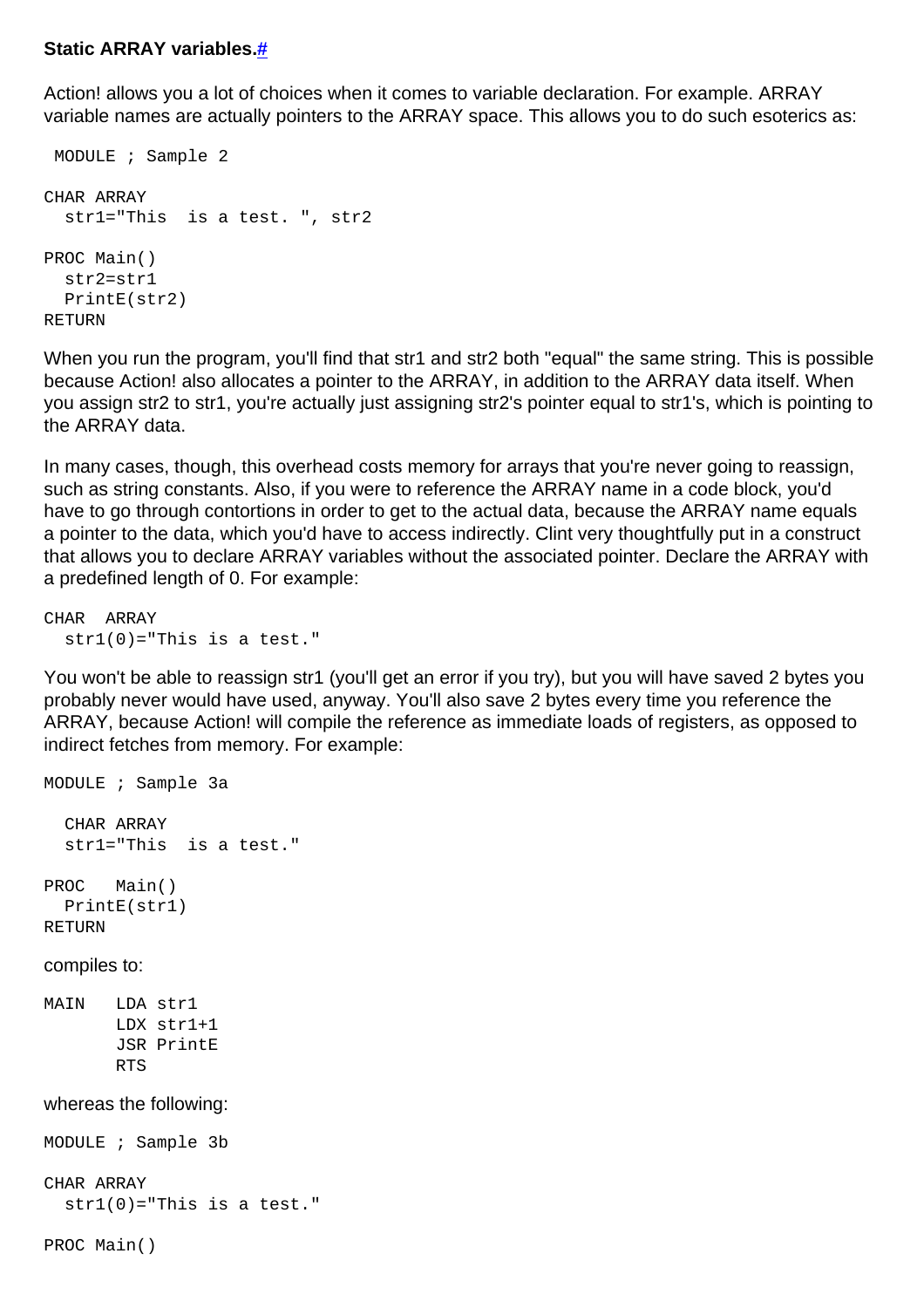```
 PrintE(str1)
RETURN
compiles to:
MAIN LDA #<str1
        LDX #>str1
        JSR PrintE
        RTS
```
For similar reasons, you may save memory if you predeclare all your variables. ARRAYs or otherwise. For example, when you declare a BYTE variable, you can set its memory address in the declaration. Any variables that follow it in the same statement, though, have extra overhead associated with them. (You can see this effect in the following example.) To test all of these constructs, you can compile a test program then execute the command ?\$493 from the monitor, to see the program's length. Try this with the following two examples:

```
MODULE ; Long example
BYTE
  COLOR1 = $2C4, i, j, kCARD
   MEMTOP=$2E5, c, d, e
CHAR ARRAY
   str1="Test1", str2="Test2"
PROC Main()
RETURN
MODULE ; Shorter example
BYTE
  COLOR1 = $2C4, i = [0], j = [0], k = [0]CARD
   MEMTOP=$2E5, c=[0], d=[0], e=[0]
CHAR ARRAY
  st1(0) = "Test1", str2(0) = "Test2"PROC Main()
RETURN
```
You'll find that the second example ends up being 19 bytes shorter than the first.

#### **A string shortcut[.#](http://[fd00::119]:8080/wiki/#section-Getting+in+on+the+Action+1-AStringShortcut.)**

If you work with strings at all, you probably know that the length of a declared string is always the first ("zeroth") byte of the ARRAY. As such, you probably use a construct similar to:

```
MODULE ; Sample 4a
CHAR ARRAY
   str1="Test"
PROC Main()
   PrintF("Length of %S is %U%E", str1, str1(0))
RETURN
```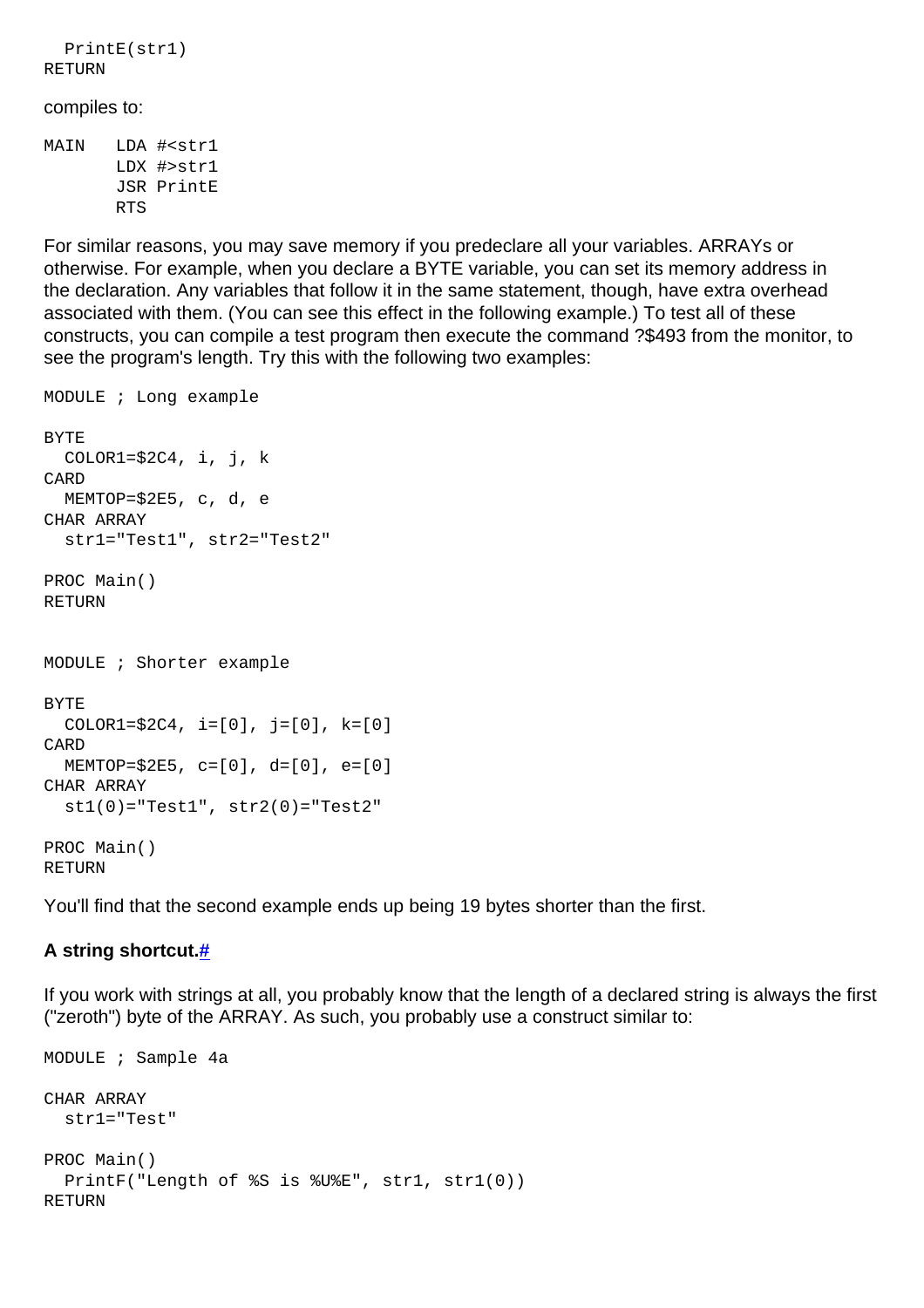You can save considerable memory (11 bytes each occurrence!) by declaring a separate BYTE variable:

```
MODULE ; Sample 4b
CHAR ARRAY
   str1="Test"
BYTE
   str1len=str1
PROC Main()
   PrintF("Length of %S is %U%E", str1, str1len)
RETURN
```
By making the declaration str1len = str1, we're setting str1len's memory location equal to the "zeroth" byte of str1, hence str1len will always be equal to the length of str1 (if you don't point str1 elsewhere). The reason for the memory savings is simple. In the first example, the compiler is given the address of the start of the ARRAY and an offset to the actual byte desired. This compiles to something similar to:

```
LDA str1 ;Fetch address of array
STA $AE         ; Save for indirect ref
LDA str1+1 ; Fetch high byte
STA $AF ; Save...
LDY #0 ; We want 0'th element
LDA ($AE),Y ;Fetch string length
```
If we declare a BYTE variable outright, though, it will already be pointing to the proper memory location. and no calculation is needed to find it. Thus, the compiler produces something like:

LDA str1len ;Fetch string length

which, I think you'll agree, is much cleaner. You can apply this principle to any portion of a declared ARRAY that isn't going to move, that you need to access.

# **PROC and FUNC addressing[.#](http://[fd00::119]:8080/wiki/#section-Getting+in+on+the+Action+1-PROCAndFUNCAddressing.)**

In the Action! manual, reference is made to "addressing routines". Besides the example given, there's little said about how useful this construct can be.

#### **Forward references[.#](http://[fd00::119]:8080/wiki/#section-Getting+in+on+the+Action+1-ForwardReferences.)**

Action! is a one-pass compiler. Most compilers use a two-pass method, where the entire source program is scanned first to build a symbol table of variable addresses. Thus, on the second pass, if a variable is used before it is declared, the compiler can look it up in the symbol table to find its address.

Action!, however, only makes one pass through a program for speed reasons. This means that every procedure or function is supposed to be previously declared before you reference it. Sometimes this isn't feasible, but how do you get around it?

One other feature of Action! is the ability to reassign PROC's and FUNCs to different memory locations from where they are first compiled. If you run the following example:

MODULE ; Sanple 5

```
PROC Num1() PrintE("ONE") RETURN
```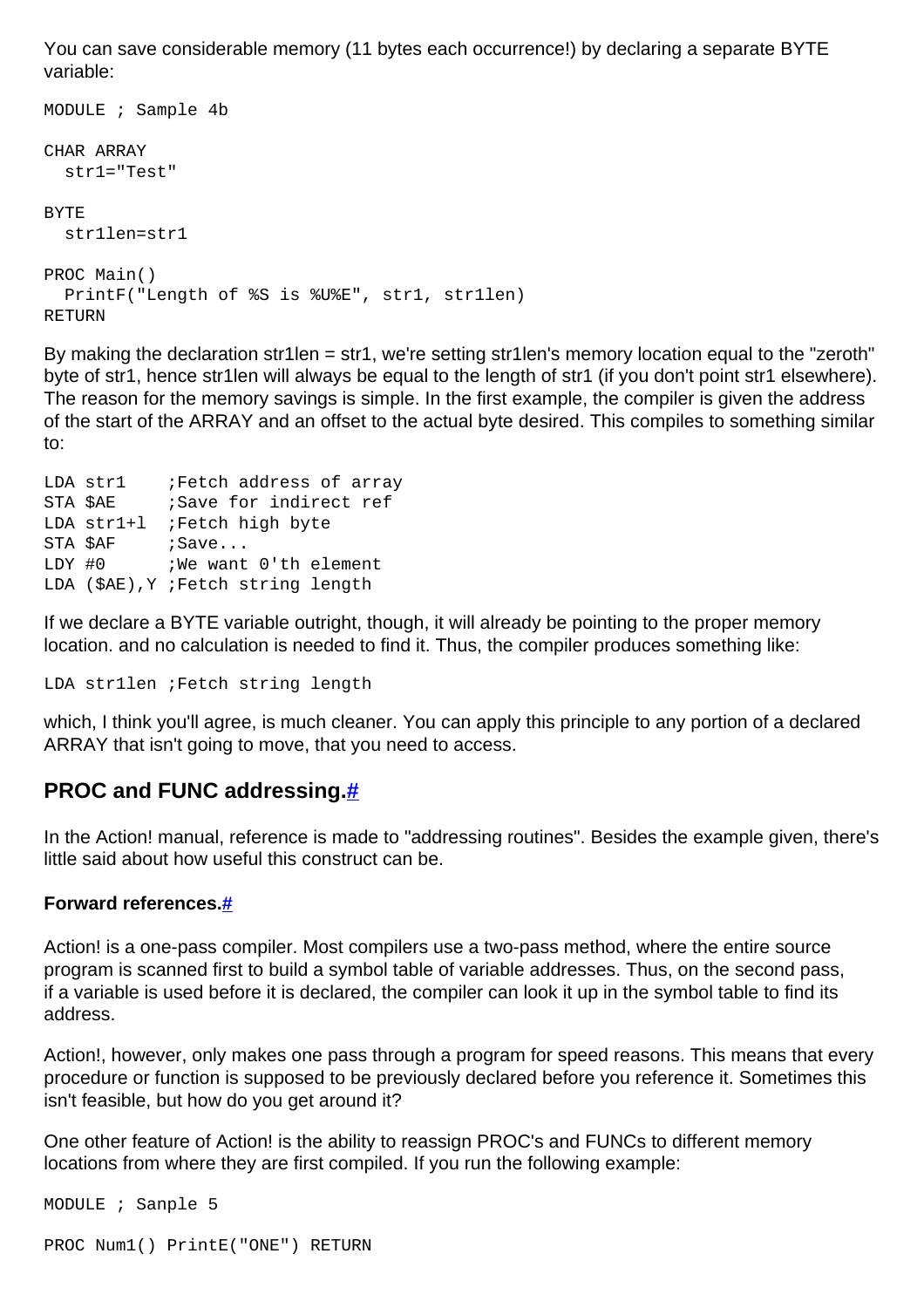```
PROC Num2() PrintE("TWO") RETURN
PROC Main()
   Num2=Num1 Num2()
RETURN
```
you'll get the result one printed to the screen, because we've "pointed" Num2 to Num1's address. Using this same concept, we can forward reference a PROC or FUNC before it is declared!

```
MODULE ; Sample 6
PROC DUMMY()
PROC Num1() DUMMY() RETURN
PROC Num2() PrintE("TWO") RETURN
PROC Main()
  DUMMY=Num2 Num1()
RETURN
```
In Num1, we've actually forward referenced Num2 indirectly, by setting DUMMY to be equal to Num2.

### **An indirect detriment[.#](http://[fd00::119]:8080/wiki/#section-Getting+in+on+the+Action+1-AnIndirectDetriment.)**

Unfortunately, as in the case of non-initialized ARRAYs, the overhead for such indirection is the default case. I have very rarely used the addressing feature and, even then, only in cases where I was too lazy to redo the necessary routines properly.

Action! compiles normal PROC references in a manner similar to this example:

```
MODULE ; Sample 7
BYTE
   test
PROC DUMMY()
RETURN
PROC Main()
  PrintBE(test)
RETURN
test .DS 1
DUMMYvec JMP DUMMY
DUMMY RTS
Mainvec JMP Main
Main LDA test
         JSR PrintBE
         RTS
```
If you were to do the assignment  $DUMMY = Main$ , what the compiler would actually produce is:

LDA #<Main STA DUMMYvec+1 LDA #>Main